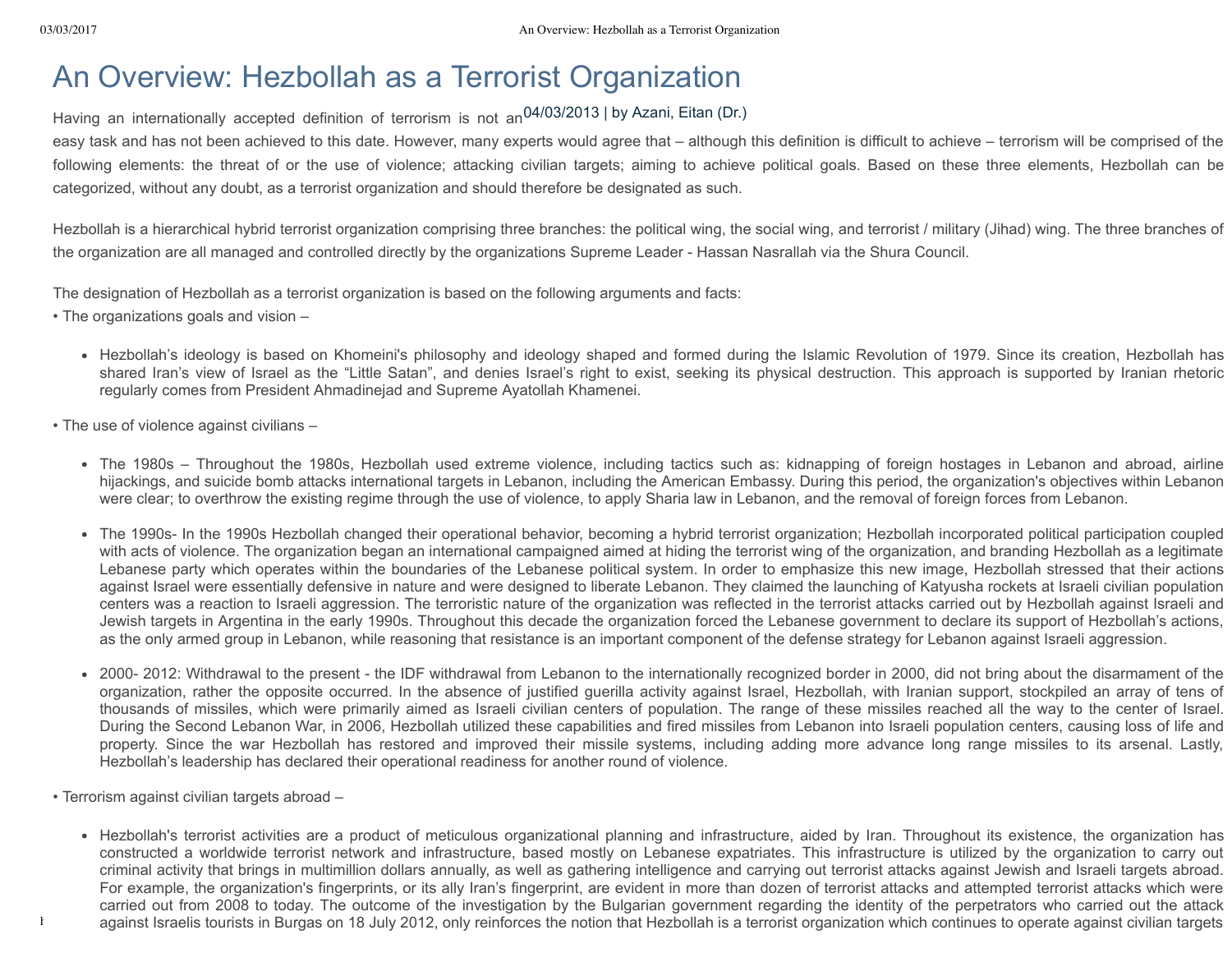wherever it identifies an opportunity and the operational capabilities to execute an attack. Hezbollah does not hesitate to harm the sovereignty of governments and foreign countries.

• The use of terrorism in the political arena in Lebanon –

The operational strategy of Hezbollah in the political arena is to "walk on the edge"<sup>1</sup>; the organization uses violence as a central tool for achieving political goals. Hezbollah uses the threat of violence, political assassinations, street battles, and the taking over of key points / neighborhoods as a means to achieve political power. For example, it is not a secret that Hezbollah has been implicated in the assassination of former Lebanese Prime Minister Rafik Hariri, who was in staunch opposition to Hezbollah and the Syrian presence in Lebanon.<sup>2</sup> Many other assassinations of opponents to the organization have also been attributed to Hezbollah, including ministers, parliamentarians, journalists, and even a Lebanese police investigator who investigated the organization's involvement in Hariri's murder. In May 2008, the organization's use of terror to achieve political goals, reach a new peak in Lebanon. Hezbollah decided to launch an offensive on the Lebanese government's power centers in Beirut (Sunni neighborhoods) and take control of them, after realizing that the Lebanese government was actively trying to weaken the organization. During the fighting, which lasted approximately three weeks, dozens of civilians were killed and injured. External intervention by the Arab's states, led to the formulation of the "Doha Agreement", which benefited Hezbollah, as most of its demands were accepted.

At this point it must be asked why Hezbollah is not listed as a terrorist organization by the United Nations as well as by most countries in the world? And why is the organization as a whole only designated by four countries as a terrorist organization (Israel, United States, Netherlands, and Canada)? Furthermore, why do a limited number of countries only designate the terrorist wing of the organization (United Kingdom, Australia, and New Zealand)?

While there are many arguments for not fully designating Hezbollah as a terrorist organization, this is not the place to detail them. These opinions usually lie between two extreme points along the scale. The first one: the lack of international consensus on the definition of terrorism, national political interests, 3 lack of knowledge about the organization, lack of desire to be involved, and the second is an acceptance of Hezbollah's campaign of be considered a legitimate Lebanese political party.

However, Hezbollah does not view itself as a divided organization, with no connections between its Jihadi and political wings. Therefore international declarations that only parts of Hezbollah are a terrorist organization is problematic and is considered a "fig leaf". On several occasions throughout its historical development, Hezbollah itself has stated clear and precise language that it is a hierarchical organization, operating as a single unit, under the control of a single leadership headed by Hassan Nasrallah via the Shura Council which represents all wings of the organization.<sup>4</sup> The entrance of Hezbollah into politics did not restrain the organizations violence approach as it did with Hamas or other Islamic actors like Iran after the revolution. Its power has been used to implement Sharia law and Islamic ideology.

In summary, the Burgas attack and the findings of the Bulgarian government investigation, indicate that the terrorist organization Hezbollah is behind the attack. This is not a onetime phenomenon or event; rather, it is Hezbollah's continuous policy and strategy, supported by Iran, aimed at the use of violence to target civilians to achieve the organizations goals. Whether it be by firing rockets at civilian population centers in Israel or terrorist attacks against Israeli and Jewish targets abroad, or whether it is an attack against the Lebanese opponents of the organization, or foreigners in Lebanon or abroad.

In order to effectively cope with Hezbollah's activities, the international community must come to a broader understanding that Hezbollah is a terrorist organization and it must be branded as such and outlawed in as many countries as possible.

Refrences:

1. Azani, Eitan, Hezbollah's Strategy of "Walking on the Edge": Between Political Game and Political Violence, Studies in Conflict and Terrorism, pp. 741759(19), November 2012.

I commander Mustafa Badr Al Din, brother in law of Imad Mughniyeh, on charges of planning and executing the assignation of former Lebanese Prime Minister Rafik Hariri. 2. In 2011 the International appointed Special Tribunal to Lebanon, which resides in the Hauge, issued four arrest warrants against Hezbollah operatives, including senior 3. Europe's political considerations stem from the concern for the stability of Lebanon, as well as to the safety of UNIFIL as many European countries are contributing